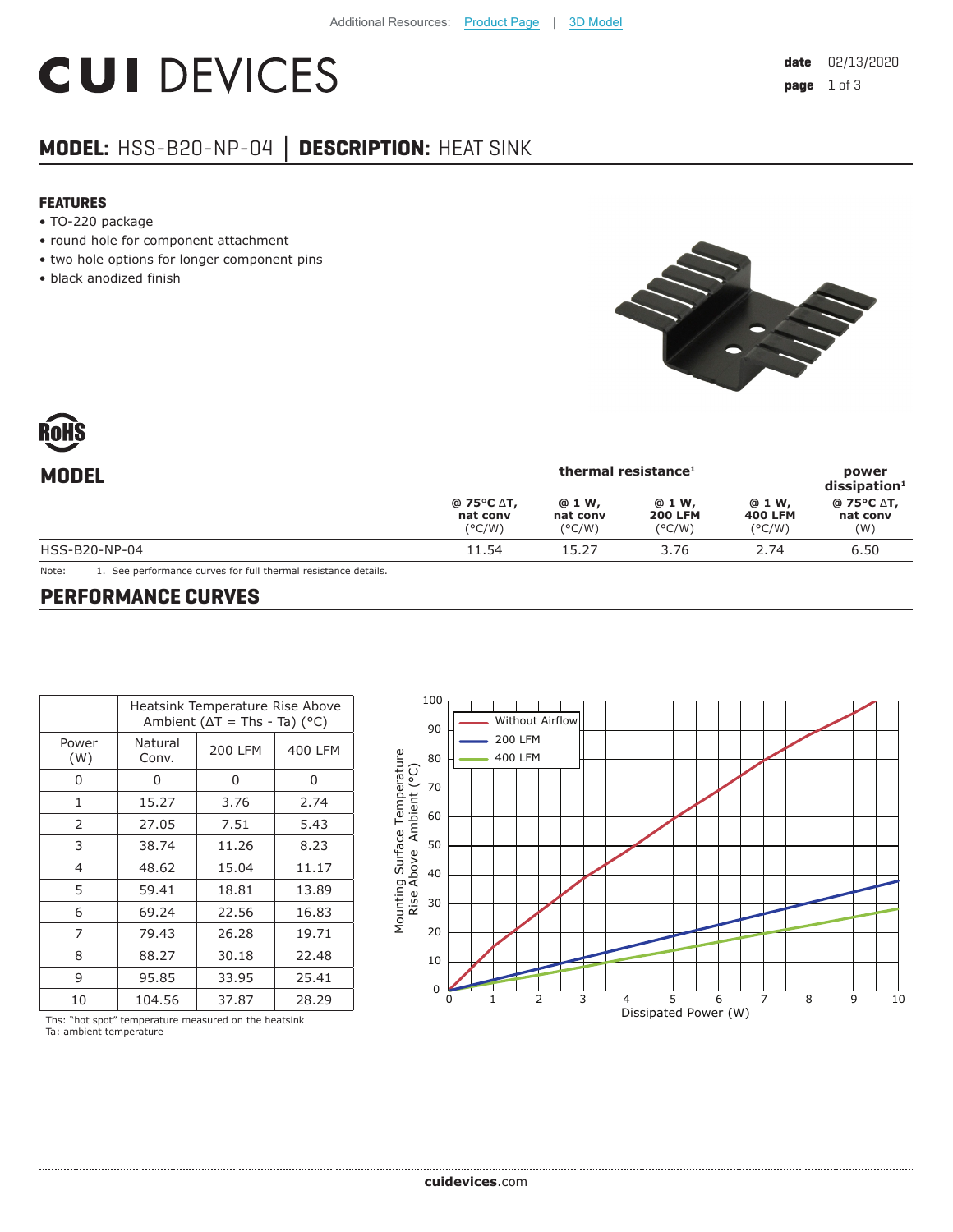### **MECHANICAL DRAWING**

units: mm tolerance:  $\pm 0.5$  mm

| MATFRIAI         | AL1050           |
|------------------|------------------|
| <b>FINISH</b>    | black anodized   |
| <b>THICKNESS</b> | $1.0 \text{ mm}$ |
| WEIGHT           | 5.7 <sub>q</sub> |